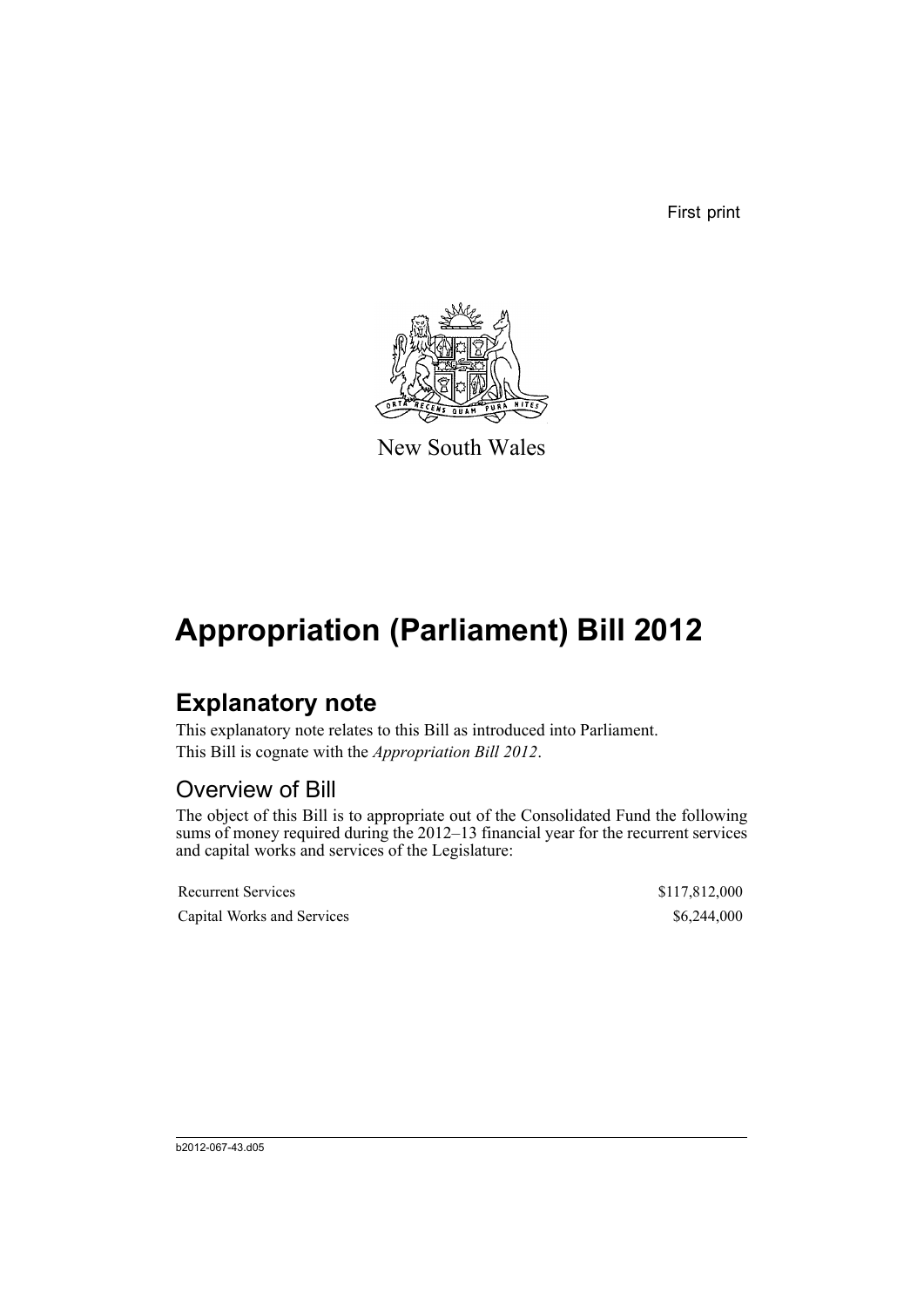#### Appropriation (Parliament) Bill 2012

Explanatory note

The expenses and capital expenditure for relevant service groups of the Legislature are as follows:

|               | <b>Expenses</b> Capital expenditure |
|---------------|-------------------------------------|
| \$18,398,000  | \$740,000                           |
| \$113,449,000 | \$5,202,000                         |
| \$7,519,000   | \$302,000                           |
| \$139,366,000 | \$6,244,000                         |
|               |                                     |

### Outline of provisions

**Clause 1** sets out the name (also called the short title) of the proposed Act.

**Clause 2** provides for the commencement of the proposed Act on the date of assent to the proposed Act.

**Clause 3** provides for the interpretation of a reference to the financial year to which the proposed Act relates and other matters of interpretation.

**Clause 4** is an interpretative provision relating to expenses and capital expenditure information included in the proposed Act.

**Clause 5** provides for the appropriation out of the Consolidated Fund, for the recurrent services of the Legislature for the financial year of 2012–13, of the amount of \$117,812,000.

**Clause 6** provides for the appropriation out of the Consolidated Fund, for the capital works and services of the Legislature for the financial year of 2012–13, of the amount of \$6,244,000.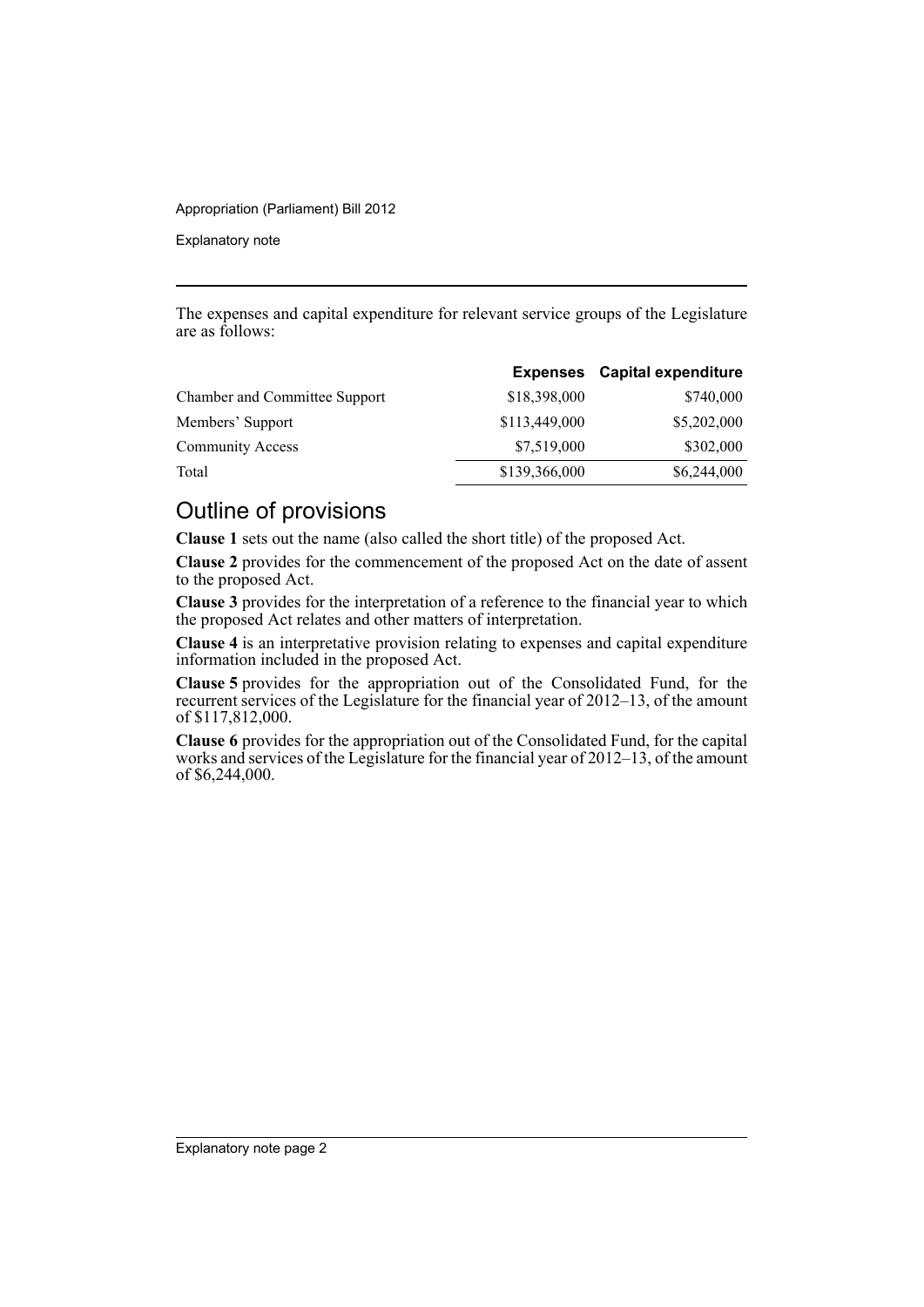First print



New South Wales

# **Appropriation (Parliament) Bill 2012**

## **Contents**

|   |                                              | Page |
|---|----------------------------------------------|------|
|   | Name of Act                                  |      |
|   | Commencement                                 |      |
| 3 | Interpretation                               |      |
| 4 | Expenses and capital expenditure information |      |
| 5 | Appropriation for recurrent services         |      |
| 6 | Appropriation for capital works and services |      |
|   |                                              |      |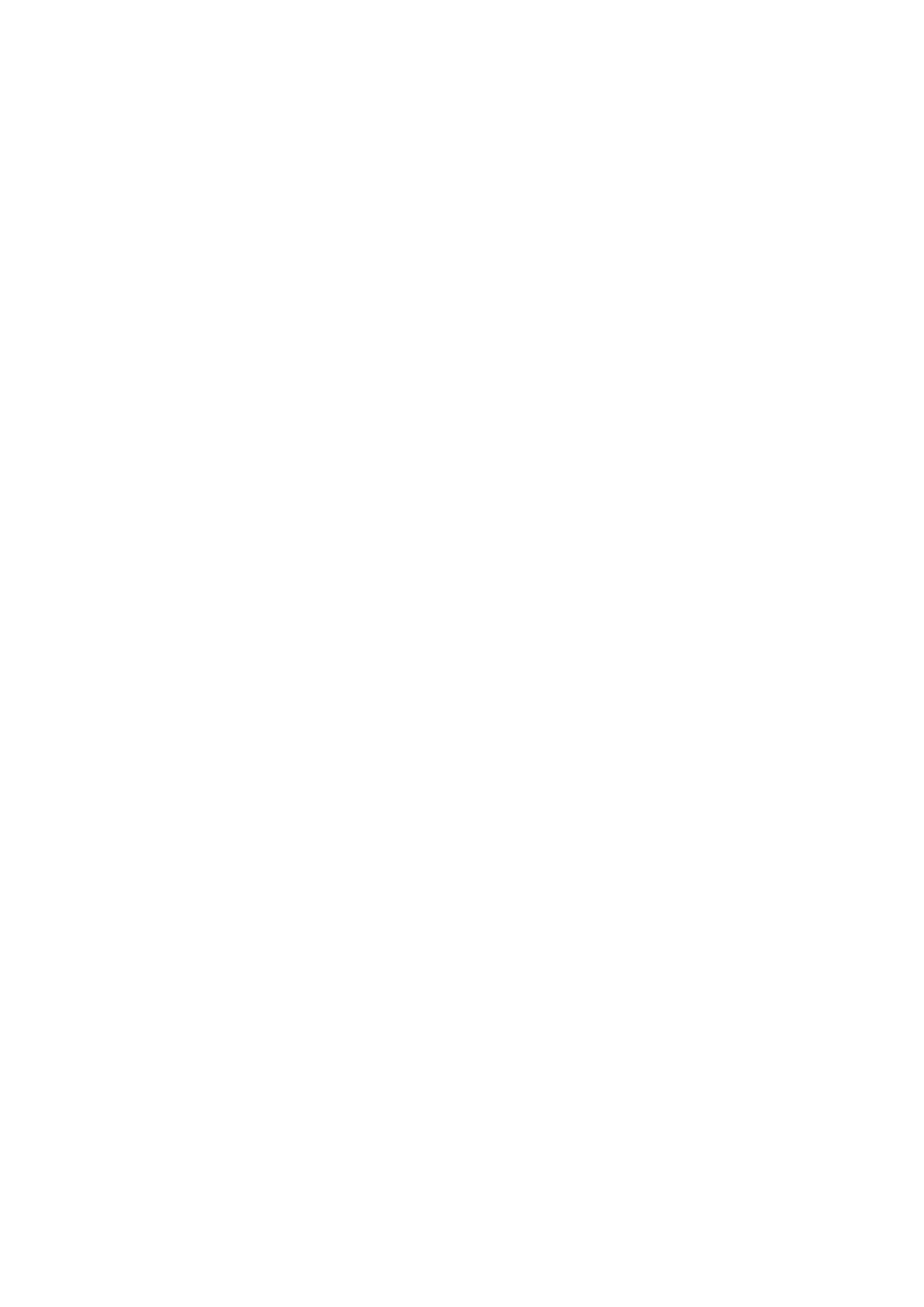

New South Wales

# **Appropriation (Parliament) Bill 2012**

No , 2012

#### **A Bill for**

An Act to appropriate out of the Consolidated Fund sums for the recurrent services and capital works and services of the Legislature for the year 2012–13.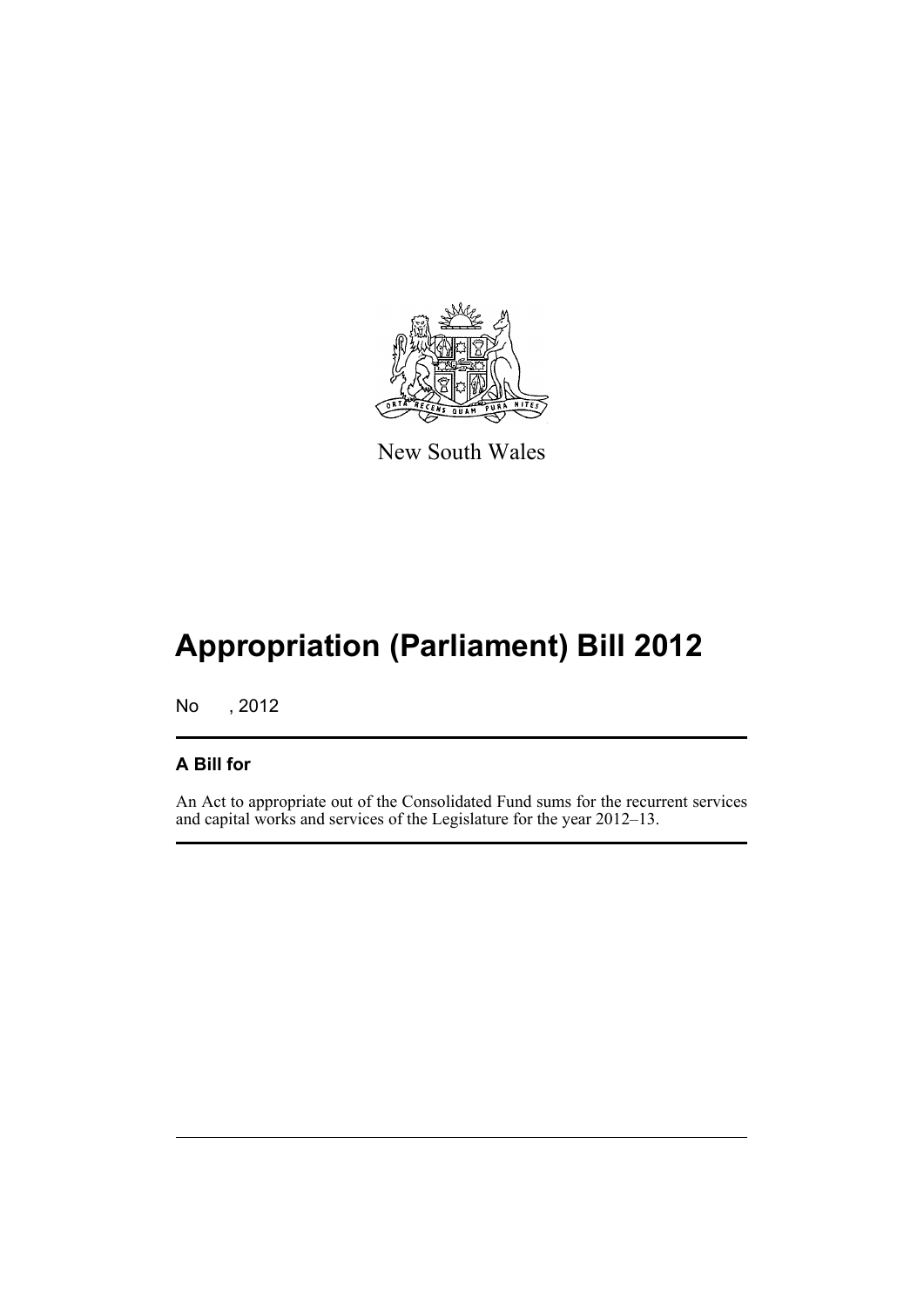<span id="page-5-3"></span><span id="page-5-2"></span><span id="page-5-1"></span><span id="page-5-0"></span>

|                                                          |                                                                                                                                                                                                                                                                                                                                                      |                    | The Legislature of New South Wales enacts:                                                                                                                                                                |                | 1                      |
|----------------------------------------------------------|------------------------------------------------------------------------------------------------------------------------------------------------------------------------------------------------------------------------------------------------------------------------------------------------------------------------------------------------------|--------------------|-----------------------------------------------------------------------------------------------------------------------------------------------------------------------------------------------------------|----------------|------------------------|
| 1                                                        |                                                                                                                                                                                                                                                                                                                                                      | <b>Name of Act</b> |                                                                                                                                                                                                           |                | $\overline{2}$         |
|                                                          |                                                                                                                                                                                                                                                                                                                                                      |                    | This Act is the <i>Appropriation (Parliament) Act 2012</i> .                                                                                                                                              |                | $\mathfrak{S}$         |
| $\mathbf{2}$                                             | <b>Commencement</b>                                                                                                                                                                                                                                                                                                                                  |                    |                                                                                                                                                                                                           |                | 4                      |
|                                                          |                                                                                                                                                                                                                                                                                                                                                      |                    | This Act commences on the date of assent to this Act.                                                                                                                                                     |                | $\sqrt{5}$             |
| 3                                                        | Interpretation                                                                                                                                                                                                                                                                                                                                       |                    |                                                                                                                                                                                                           |                | 6                      |
|                                                          | (1)                                                                                                                                                                                                                                                                                                                                                  |                    | In this Act, a reference to the year $2012-13$ is a reference to the year<br>from 1 July 2012 to 30 June 2013.                                                                                            |                | $\overline{7}$<br>8    |
|                                                          | (2)                                                                                                                                                                                                                                                                                                                                                  |                    | A reference in the <i>Public Finance and Audit Act 1983</i> to an or the<br>Appropriation Act includes a reference to this Act.                                                                           |                | $\boldsymbol{9}$<br>10 |
| <b>Expenses and capital expenditure information</b><br>4 |                                                                                                                                                                                                                                                                                                                                                      |                    |                                                                                                                                                                                                           | 11             |                        |
|                                                          | (1)                                                                                                                                                                                                                                                                                                                                                  |                    | A note included in this Act that is described as "expenses" sets out the<br>expenses for the recurrent services of the Legislature, disaggregated<br>across the relevant service groups.                  |                | 12<br>13<br>14         |
|                                                          | (2)                                                                                                                                                                                                                                                                                                                                                  |                    | A note included in this Act that is described as "capital expenditure"<br>sets out the expenditure on capital works and services of the Legislature,<br>disaggregated across the relevant service groups. |                | 15<br>16<br>17         |
|                                                          | (3)                                                                                                                                                                                                                                                                                                                                                  |                    | A note referred to in subsection $(1)$ or $(2)$ is included for information<br>only and does not form part of this Act.                                                                                   |                | 18<br>19               |
| 5                                                        | <b>Appropriation for recurrent services</b><br>This Act appropriates the sum of \$117,812,000 to the Legislature out of<br>(1)<br>the Consolidated Fund for the recurrent services of the Legislature for<br>the year $2012-13$ .<br>Note (expenses): This recurrent appropriation will fund expenses of<br>\$139,366,000, disaggregated as follows: |                    |                                                                                                                                                                                                           | 20             |                        |
|                                                          |                                                                                                                                                                                                                                                                                                                                                      |                    |                                                                                                                                                                                                           | 21<br>22<br>23 |                        |
|                                                          |                                                                                                                                                                                                                                                                                                                                                      |                    |                                                                                                                                                                                                           | 24<br>25       |                        |
|                                                          |                                                                                                                                                                                                                                                                                                                                                      |                    |                                                                                                                                                                                                           | \$,000         |                        |
|                                                          |                                                                                                                                                                                                                                                                                                                                                      | 01                 | Chamber and Committee Support                                                                                                                                                                             | 18,398         |                        |
|                                                          |                                                                                                                                                                                                                                                                                                                                                      | 02                 | Members' Support                                                                                                                                                                                          | 113,449        |                        |
|                                                          |                                                                                                                                                                                                                                                                                                                                                      | 03                 | <b>Community Access</b>                                                                                                                                                                                   | 7,519          |                        |
|                                                          |                                                                                                                                                                                                                                                                                                                                                      |                    | Total                                                                                                                                                                                                     | 139,366        |                        |

<span id="page-5-4"></span>(2) Any amounts expended for recurrent services under section 25 of the *Public Finance and Audit Act 1983* or any Parliamentary Supply Act on or after 1 July 2012 and before the date of assent to this Act are taken to 26 27 28